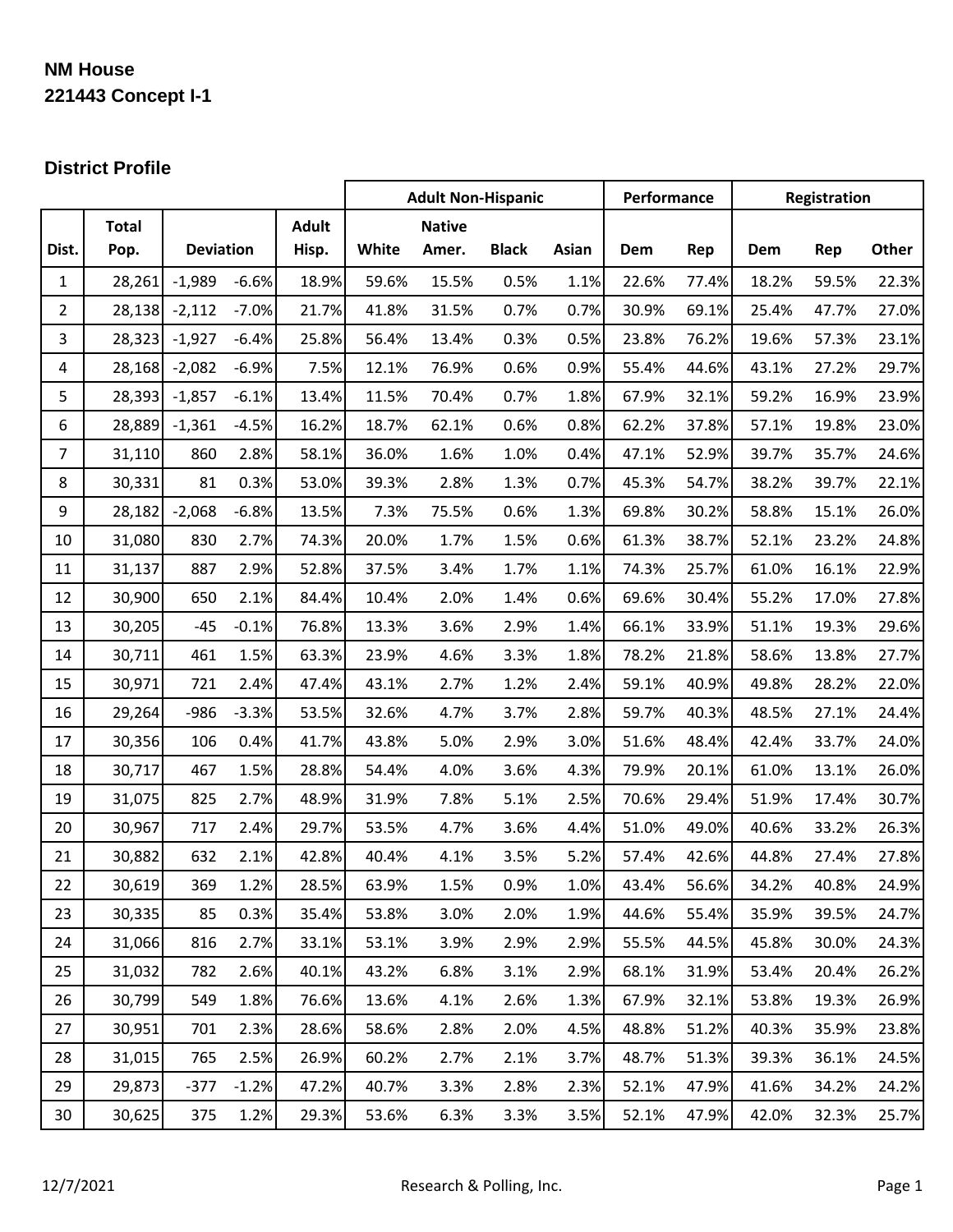# **NM House 221443 Concept I-1**

## **District Profile**

|       |              |                  |         |              | <b>Adult Non-Hispanic</b> |               |              | Performance |       | Registration |       |       |       |
|-------|--------------|------------------|---------|--------------|---------------------------|---------------|--------------|-------------|-------|--------------|-------|-------|-------|
|       | <b>Total</b> |                  |         | <b>Adult</b> |                           | <b>Native</b> |              |             |       |              |       |       |       |
| Dist. | Pop.         | <b>Deviation</b> |         | Hisp.        | White                     | Amer.         | <b>Black</b> | Asian       | Dem   | Rep          | Dem   | Rep   | Other |
| 31    | 31,151       | 901              | 3.0%    | 18.5%        | 65.9%                     | 1.2%          | 1.4%         | 9.1%        | 43.9% | 56.1%        | 35.7% | 40.2% | 24.1% |
| 32    | 30,368       | 118              | 0.4%    | 58.2%        | 37.4%                     | 0.5%          | 0.8%         | 0.6%        | 47.1% | 52.9%        | 43.3% | 33.8% | 22.9% |
| 33    | 30,991       | 741              | 2.4%    | 58.2%        | 36.1%                     | 0.9%          | 1.5%         | 1.1%        | 58.4% | 41.6%        | 47.2% | 25.8% | 27.0% |
| 34    | 31,001       | 751              | 2.5%    | 87.5%        | 10.7%                     | 0.2%          | 0.4%         | 0.2%        | 67.5% | 32.5%        | 51.9% | 18.1% | 30.0% |
| 35    | 30,714       | 464              | 1.5%    | 62.9%        | 28.5%                     | 1.3%          | 2.7%         | 1.7%        | 67.4% | 32.6%        | 49.8% | 19.1% | 31.1% |
| 36    | 30,908       | 658              | 2.2%    | 59.7%        | 34.8%                     | 0.7%          | 1.5%         | 0.9%        | 55.9% | 44.1%        | 44.8% | 28.3% | 26.9% |
| 37    | 30,978       | 728              | 2.4%    | 51.4%        | 40.4%                     | 0.8%          | 2.3%         | 2.2%        | 51.8% | 48.2%        | 39.9% | 32.0% | 28.1% |
| 38    | 31,004       | 754              | 2.5%    | 46.9%        | 48.4%                     | 0.6%          | 0.7%         | 0.7%        | 44.6% | 55.4%        | 37.9% | 37.6% | 24.5% |
| 39    | 31,001       | 751              | 2.5%    | 41.0%        | 53.2%                     | 1.0%          | 0.9%         | 0.6%        | 53.2% | 46.8%        | 48.6% | 31.6% | 19.8% |
| 40    | 29,130       | $-1,120$         | $-3.7%$ | 67.8%        | 27.8%                     | 1.5%          | 0.4%         | 0.4%        | 65.7% | 34.3%        | 65.3% | 20.1% | 14.7% |
| 41    | 30,862       | 612              | 2.0%    | 65.8%        | 21.3%                     | 9.8%          | 0.5%         | 0.6%        | 69.1% | 30.9%        | 68.4% | 15.2% | 16.3% |
| 42    | 30,879       | 629              | 2.1%    | 43.1%        | 47.5%                     | 5.0%          | 0.4%         | 0.7%        | 75.6% | 24.4%        | 66.3% | 15.2% | 18.5% |
| 43    | 31,162       | 912              | 3.0%    | 33.6%        | 56.2%                     | 1.4%          | 0.9%         | 4.2%        | 58.4% | 41.6%        | 46.4% | 26.3% | 27.3% |
| 44    | 30,329       | 79               | 0.3%    | 31.5%        | 57.3%                     | 3.1%          | 2.1%         | 2.3%        | 51.0% | 49.0%        | 41.6% | 34.6% | 23.7% |
| 45    | 30,777       | 527              | 1.7%    | 56.4%        | 36.1%                     | 1.7%          | 0.9%         | 2.0%        | 77.2% | 22.8%        | 65.3% | 13.2% | 21.5% |
| 46    | 30,783       | 533              | 1.8%    | 53.6%        | 37.7%                     | 4.8%          | 0.5%         | 1.0%        | 75.0% | 25.0%        | 66.1% | 14.2% | 19.7% |
| 47    | 31,115       | 865              | 2.9%    | 26.3%        | 64.6%                     | 2.4%          | 0.8%         | 2.1%        | 79.4% | 20.6%        | 67.2% | 11.7% | 21.1% |
| 48    | 30,908       | 658              | 2.2%    | 50.0%        | 42.7%                     | 1.5%          | 1.1%         | 1.6%        | 82.1% | 17.9%        | 68.5% | 10.0% | 21.5% |
| 49    | 29,308       | $-942$           | $-3.1%$ | 55.2%        | 37.2%                     | 2.4%          | 0.7%         | 1.3%        | 50.9% | 49.1%        | 44.1% | 34.8% | 21.1% |
| 50    | 30,260       | 10               | 0.0%    | 19.4%        | 73.9%                     | 1.0%          | 0.7%         | 0.9%        | 57.5% | 42.5%        | 45.9% | 31.4% | 22.7% |
| 51    | 30,664       | 414              | 1.4%    | 26.9%        | 60.5%                     | 0.9%          | 4.6%         | 2.1%        | 33.6% | 66.4%        | 25.7% | 48.5% | 25.7% |
| 52    | 30,701       | 451              | 1.5%    | 52.3%        | 40.4%                     | 0.7%          | 1.7%         | 2.0%        | 55.1% | 44.9%        | 42.5% | 29.3% | 28.2% |
| 53    | 30,783       | 533              | 1.8%    | 73.8%        | 21.6%                     | 0.8%          | 1.3%         | 0.7%        | 54.9% | 45.1%        | 40.8% | 24.8% | 34.5% |
| 54    | 30,713       | 463              | 1.5%    | 50.5%        | 43.9%                     | 0.8%          | 1.1%         | 0.6%        | 26.4% | 73.6%        | 25.1% | 54.1% | 20.7% |
| 55    | 31,050       | 800              | 2.6%    | 41.7%        | 51.2%                     | 0.9%          | 1.7%         | 1.3%        | 31.4% | 68.6%        | 26.9% | 51.9% | 21.2% |
| 56    | 30,972       | 722              | 2.4%    | 25.5%        | 54.8%                     | 11.5%         | 2.3%         | 1.3%        | 34.8% | 65.2%        | 26.1% | 47.9% | 25.9% |
| 57    | 31,127       | 877              | 2.9%    | 42.4%        | 45.4%                     | 3.5%          | 3.0%         | 1.8%        | 47.4% | 52.6%        | 36.6% | 36.2% | 27.2% |
| 58    | 30,415       | 165              | 0.5%    | 66.1%        | 28.8%                     | 0.6%          | 2.0%         | 0.4%        | 41.9% | 58.1%        | 35.2% | 38.6% | 26.3% |
| 59    | 29,743       | $-507$           | $-1.7%$ | 35.5%        | 58.3%                     | 0.8%          | 1.1%         | 1.1%        | 27.9% | 72.1%        | 20.8% | 58.0% | 21.3% |
| 60    | 31,105       | 855              | 2.8%    | 38.6%        | 49.7%                     | 2.9%          | 2.6%         | 2.4%        | 45.1% | 54.9%        | 37.0% | 37.7% | 25.3% |